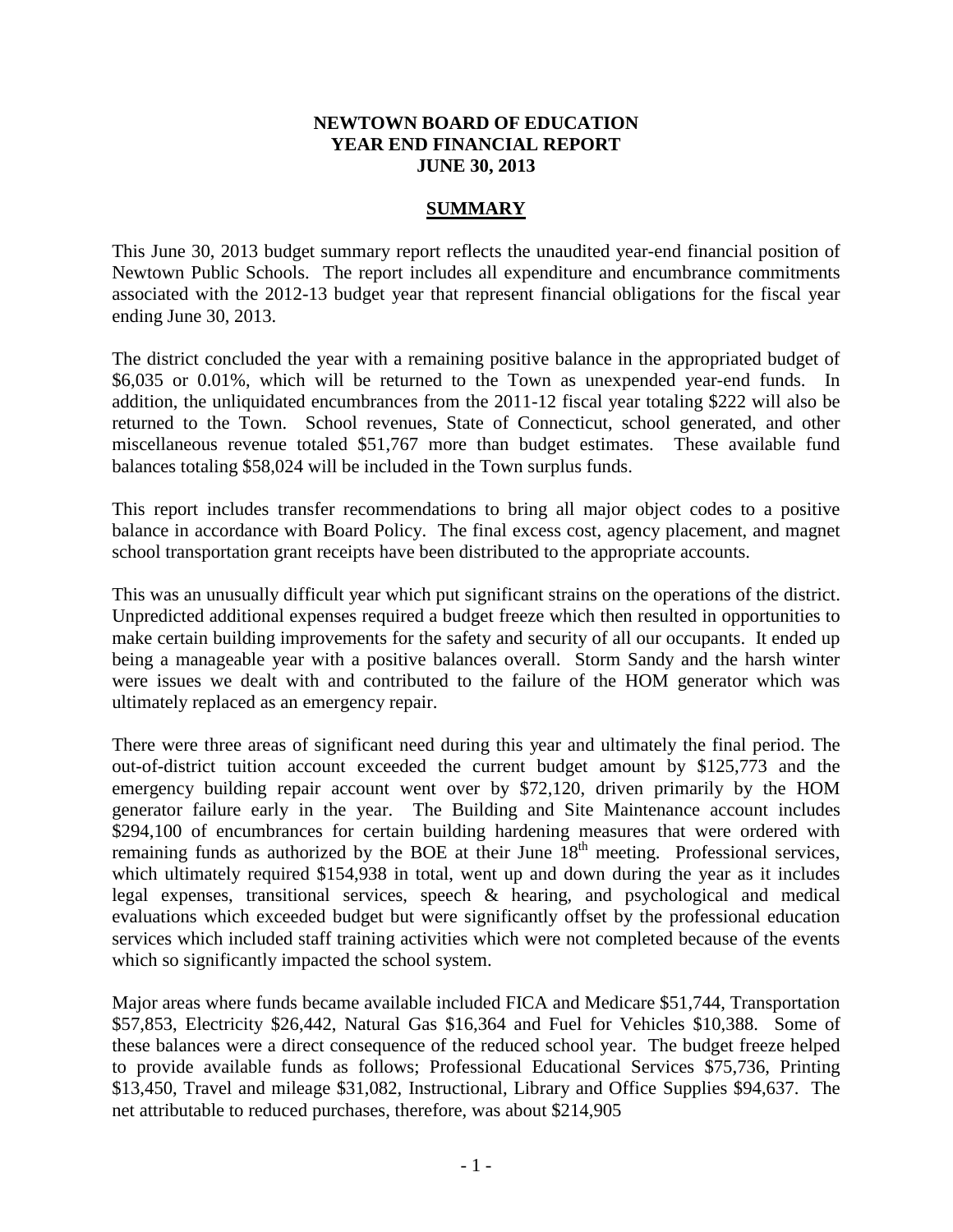Many other balances of a less sizeable nature are evident and distributed within the attached financial report.

Before transfers two major object codes, 400 Purchased Property Services and 500 Other Purchased Services would be in need. Object Codes 400, because of the emergency repairs (HOM Generator) and Building & Site Maintenance Projects for security purposes, added with utilization of year-end balances and 500 primarily due to Out of District Tuitions.

Balances in a number of accounts did go up in the final quarter as we adjusted certain expenses which were charged to the property insurance claim as it related to the events of 12/14, and the determination of other costs which could be covered by the SERV grant. For example, more than \$10,000 of FICA and Medicare was able to be charged in the final quarter.

The balances available in the operating budget were used for security hardware along with the balance of the Capital and Non-recurring account which was slated for the MS parking lot replacement.

The total charged to the Building & Site Maintenance line item was \$294,100 and to Capital non-recurring \$96,600.

#### **RECOMMENDED YEAR-END TRANSFERS**

| TRANSFER FUNDS OUT OF & INTO 100 SALARY    |              |
|--------------------------------------------|--------------|
| (ACCOUNTS ON PAGE 2 OF THE FINANCIALS)     |              |
|                                            |              |
| Teacher & Specialist Salaries              | (\$10,000)   |
| Homebound & Tutor Salaries                 | \$70,000     |
| <b>Certified Substitutes</b>               | $(\$28,000)$ |
| Coaching & Activities                      | (\$1,800)    |
| Staff & Program Development                | $(\$29,000)$ |
| Clerical & Secretarial Salaries            | $(\$30,200)$ |
| <b>Educational Assistants</b>              | $(\$40,000)$ |
| Nurses & Medical Advisors                  | (\$10,000)   |
| Custodial & Maintenance Salaries           | $(\$30,000)$ |
| <b>Special Education Services Salaries</b> | $(\$60,000)$ |
| Attendance & Security Salaries             | \$59,000     |
| Custodial & Maintenance Overtime           | \$20,000     |
| <b>Total Net Transfers</b>                 | \$90,000     |
|                                            |              |

TRANSFER FUNDS OUT OF & INTO 200 EMPLOYEE BENEFITS: (ACCOUNTS ON PAGE 3 OF THE FINANCIALS)

| FICA and Medicare                  | $(\$51,000)$ |
|------------------------------------|--------------|
| Pensions                           | \$12,000     |
| Unemployment & Employee Assistance | (\$18,000)   |
| <b>Total Net Transfers</b>         | $(\$57,000)$ |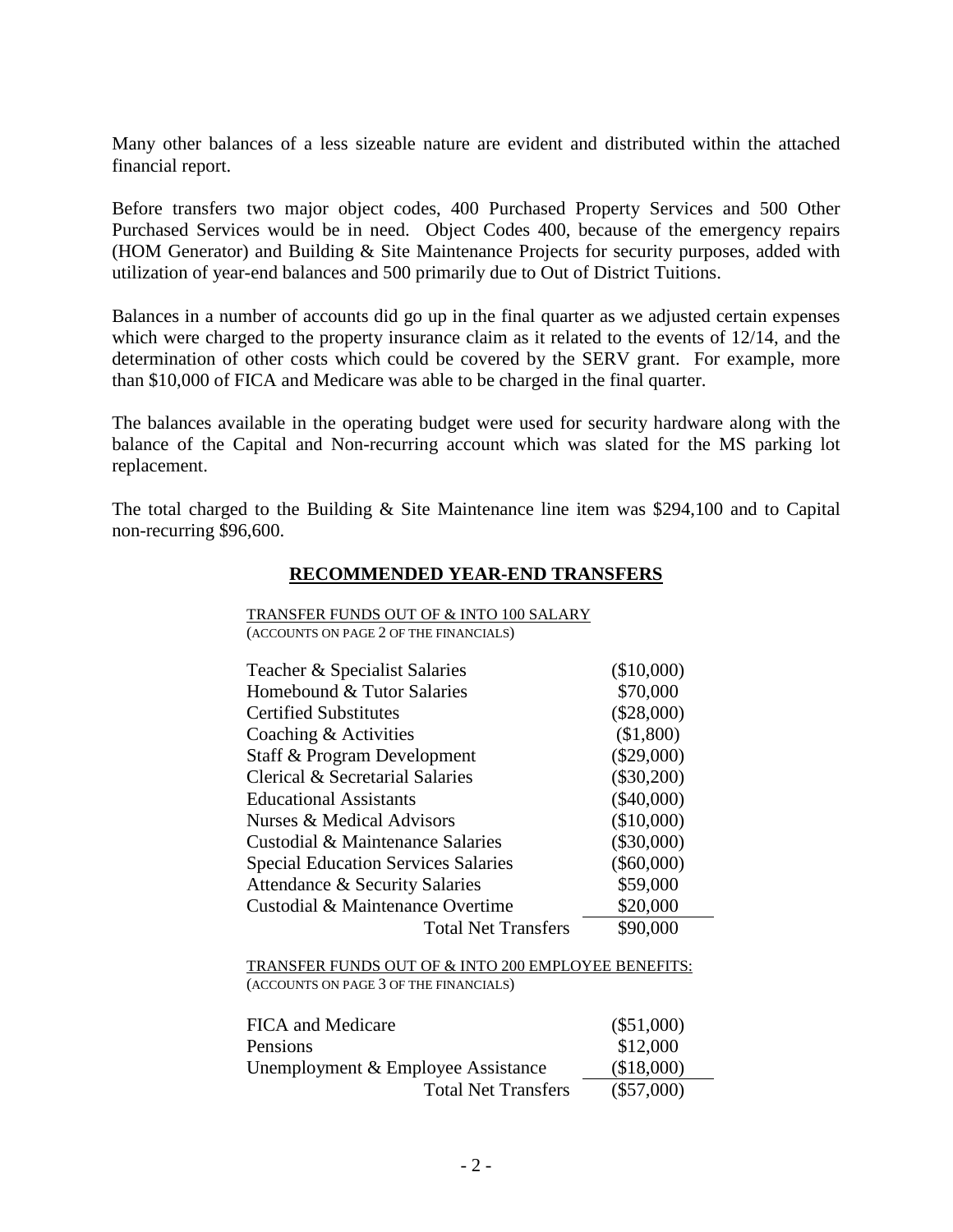## TRANSFER FUNDS OUT OF 300 PROFESSIONAL SERVICES:

(ACCOUNTS ON PAGE 3 OF THE FINANCIALS)

| <b>Professional Services</b>                                                       | $(\$8,000)$                  |
|------------------------------------------------------------------------------------|------------------------------|
| <b>Professional Education Services</b>                                             | $(\$75,000)$                 |
| <b>Total Net Transfers</b>                                                         | $(\$83,000)$                 |
|                                                                                    |                              |
| TRANSFER FUNDS INTO 400 PURCHASE PROPERTY                                          |                              |
| <b>SERVICES:</b><br>(ACCOUNTS ON PAGE 3 OF THE FINANCIALS)                         |                              |
|                                                                                    |                              |
| Buildings, Site & Emergency Repairs                                                | \$71,000                     |
| Building & Site Maintenance Projects                                               | \$294,000                    |
| <b>Total Net Transfers</b>                                                         | \$365,000                    |
|                                                                                    |                              |
| TRANSFER FUNDS INTO & OUT OF 500 OTHER PURCHASED                                   |                              |
| <b>SERVICES:</b><br>(ACCOUNTS ON PAGE 4 OF THE FINANCIALS)                         |                              |
|                                                                                    |                              |
| <b>Transportation Services</b>                                                     | $(\$57,000)$                 |
| Communication                                                                      | $(\$6,000)$                  |
| <b>Printing Services</b>                                                           | (\$13,000)                   |
| Tuition – Out of District                                                          | \$126,000                    |
| Student Travel & Staff Mileage                                                     | $(\$31,000)$                 |
| <b>Total Net Transfer</b>                                                          | \$19,000                     |
|                                                                                    |                              |
| <b>TRANSFER FUNDS OUT OF 600 SUPPLIES:</b>                                         |                              |
| (ACCOUNTS ON PAGE 4 OF THE FINANCIALS)                                             |                              |
|                                                                                    |                              |
| <b>Instructional &amp; Library Supplies</b><br>Software, Medical & Office Supplies | $(\$73,000)$<br>$(\$21,000)$ |
| <b>Plant Supplies</b>                                                              | $(\$2,900)$                  |
| Electricity                                                                        | $(\$26,000)$                 |
| <b>Natural Gas</b>                                                                 | (\$16,000)                   |
| Fuel for Vehicles & Equipment                                                      | $(\$10,000)$                 |
| <b>Total Net Transfer</b>                                                          | (\$148,900)                  |
|                                                                                    |                              |
| <b>TRANSFER FUNDS OUT OF 700 PROPERTY:</b>                                         |                              |
| (ACCOUNTS ON PAGE 5 OF THE FINANCIALS)                                             |                              |
|                                                                                    |                              |
| Other Equipment<br><b>Total Net Transfer</b>                                       | $(\$2,900)$<br>$(\$2,900)$   |
|                                                                                    |                              |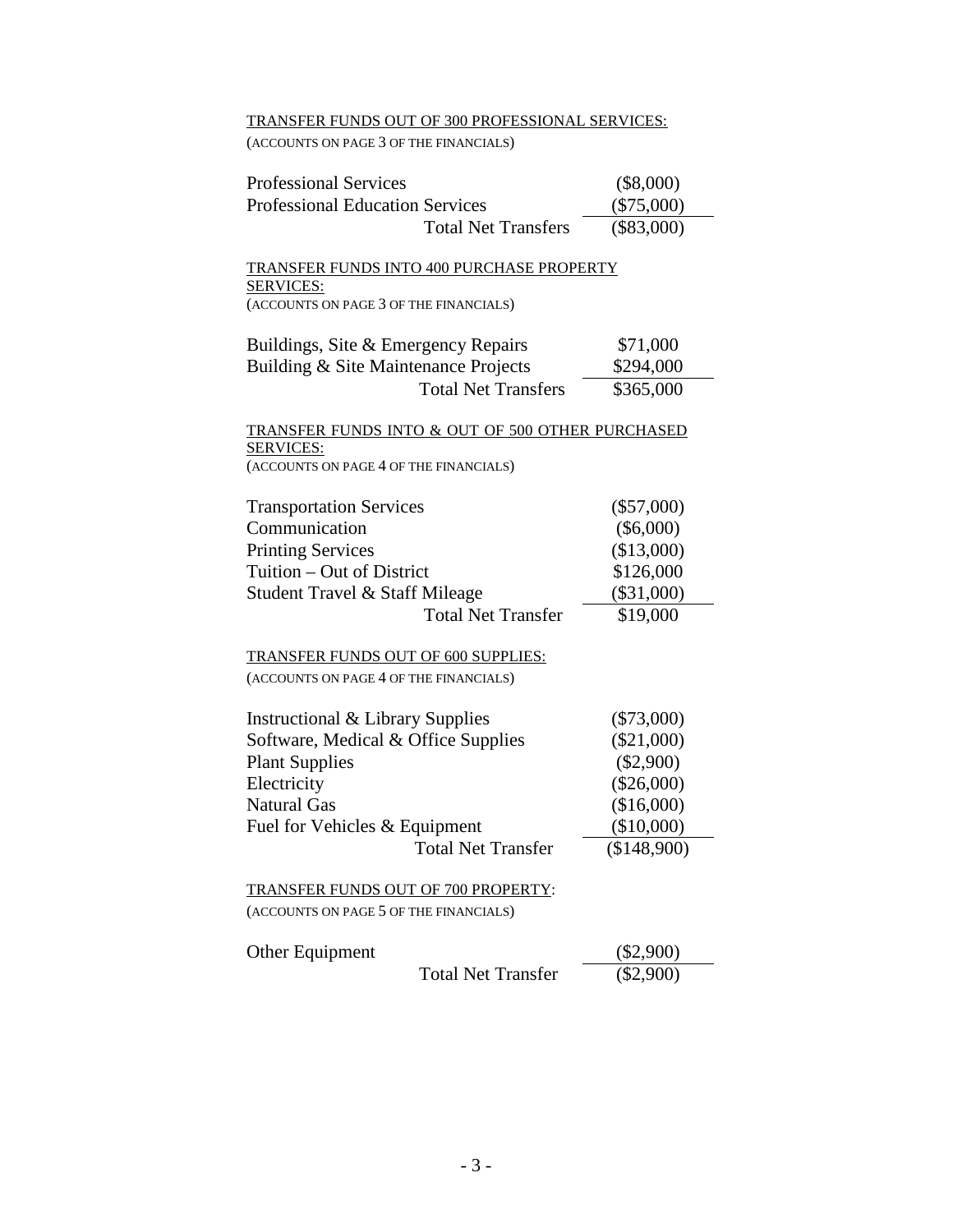## **Transportation Services**

This year marks the first year the district has used a transportation company; All Star, to provide all its in district bussing needs. Overall the cost was \$212,853 less than what was budgeted and expected for the first year. \$100,000 of this was identified early in October and recommended for transfer to tuitions and another \$55,000 was used in February, also for Out of District tuitions. About \$12,000 additional was realized by reducing the school year by two days.

First year savings were higher than were predicted at bid award time, and also accounted for the above savings because All Star assumed all routing, dispatching, MTM supervision, and other costs we would have had with the old system or another vendor. All Star agreed to handle these responsibilities after their contract was awarded at no additional costs to the district. Route efficiencies, combining MTM vehicle routes, reduced number of vehicles, and increased seating capacities all contributed to savings which also resulted in reduced fuel consumption. The total Purchased Services expense for Transportation was \$837,416 less than what was spent last year for these services.

Comparing total transportation budget expenses to last year; including salaries, OT, training, drug testing, insurance, supplies, and fuel, the aggregate savings equaled \$935,520 this first year. The savings at bid award was calculated only on the bus cost which was approximately \$600,000 at that time, with a five year estimate of \$1.9 Million. This first year represents 49% of the predicted five year savings on the contract only which means total cost avoidance will be about a million dollars more than the initial figure.

While the savings have been significant and this is good financial news, the operations are running so tight there is little flexibility to address needs for the betterment of the districts services. It may become necessary to put something back in order to address difficult situations for which we will be carefully monitoring.

## **Property Insurance Claim**

The property insurance claim for Chalk Hill extra expenses with the final submittal is as follows:

| А.        | <b>BOE Out of Pocket Expenses</b>    | 574,485        |
|-----------|--------------------------------------|----------------|
|           | <b>Town of Monroe Charges</b>        | 79,712         |
|           | Town of Newtown – SHS Security       | 71,673*        |
|           | <b>Total Opening/Operating Costs</b> | 725,870<br>\$. |
| <b>B.</b> | Building Restoration – SHS           | 407,755<br>S.  |
| C.        | <b>Total Property Claim</b>          | \$1,133,625    |
| D.        | Insurance Receipts to date           | $-$ \$683,886  |
| Е.        | <b>Outstanding Receipts</b>          | 449.739        |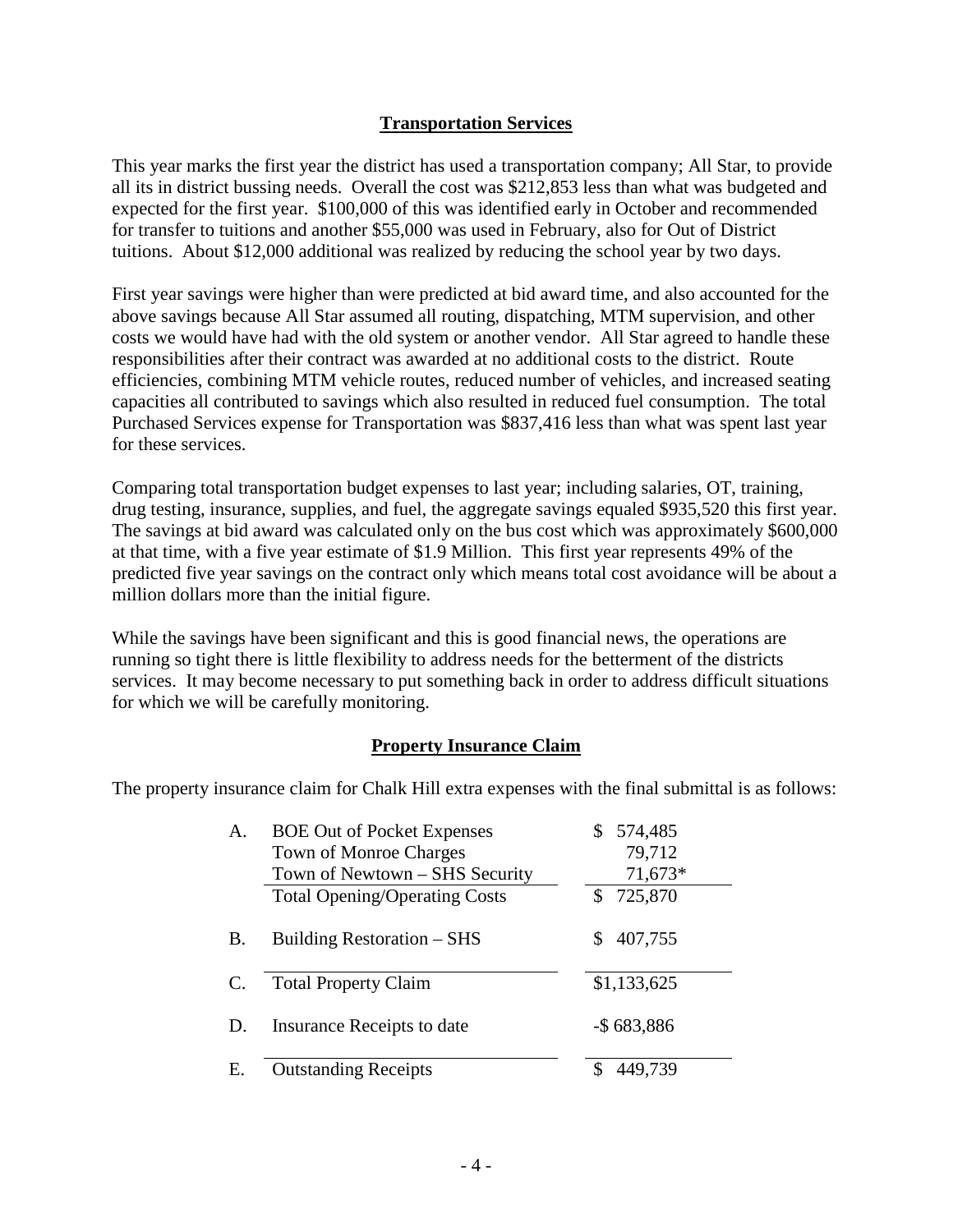\*The Town of Newtown – Sandy Hook School Security was for costs associated with securing the Sandy Hook School site; fencing, surveillance, security alarms, and the on-site guard.

The claim has not been finalized at this time; certain items are subject to ongoing review. A number of additional opening expenses were eligible under the SERV grant and were covered there rather than through the insurance program.

Item B represents the cost to restore the school to the condition it was in before the event. This total includes depreciation at this time. Our request of the Board is that they allow these funds to be used to scavenge the building of useful items before demolition. This would mean that we would hire contractors to remove equipment that may be used at other schools in the district. Such items may be the burners (which are relatively new), alarm panels, smart boards, kitchen equipment, communication devices, etc. The entire amount would not be necessary for this purpose.

## **School Emergency Response to Violence (Project SERV)**

The SERV grant has ramped up slowly and the district proceeded cautiously with expenditures prior to approval. Security guards, substitute teachers, additional administrative support, and staff time to get Chalk Hill up and running were the main priorities that began in January. These items were initially charged to the operating budget and then were backed out as the overall approval was granted along with clarification on other eligible expenses. The grant budget was approved at \$1,303,195 on May 23, 2013, for the period of May 23, 2013 – August 31, 2013 and includes a pre-award for costs dated back to December 15, 2012.

Expenditures for this project do not mirror the regular fiscal year and will require some interesting calculations to assign the proper amount of salaries for teaching personnel from their August  $22^{nd}$  start to August  $30^{th}$ . The grant award will have carryover for use in the subsequent period, however it does not appear that it will be an additive to the phase II grant.

An approximate summary of where this grant stands is as follows:

| <b>Approved Budget</b>         | \$1,303,195 |
|--------------------------------|-------------|
| <b>YTD</b> Expenses            | 524,042     |
| Projected to 8/30              | 230,617*    |
| Potential Carryover (high end) | \$548,536   |

\*Certain services which are being provided may not have been encumbered at this time due to ongoing approvals required by grant authorities.

This grant has been a work in progress and there are still many moving pieces that need to be finalized. This is an order of magnitude summary of approximately where we stand at this time. This is subject to significant variability.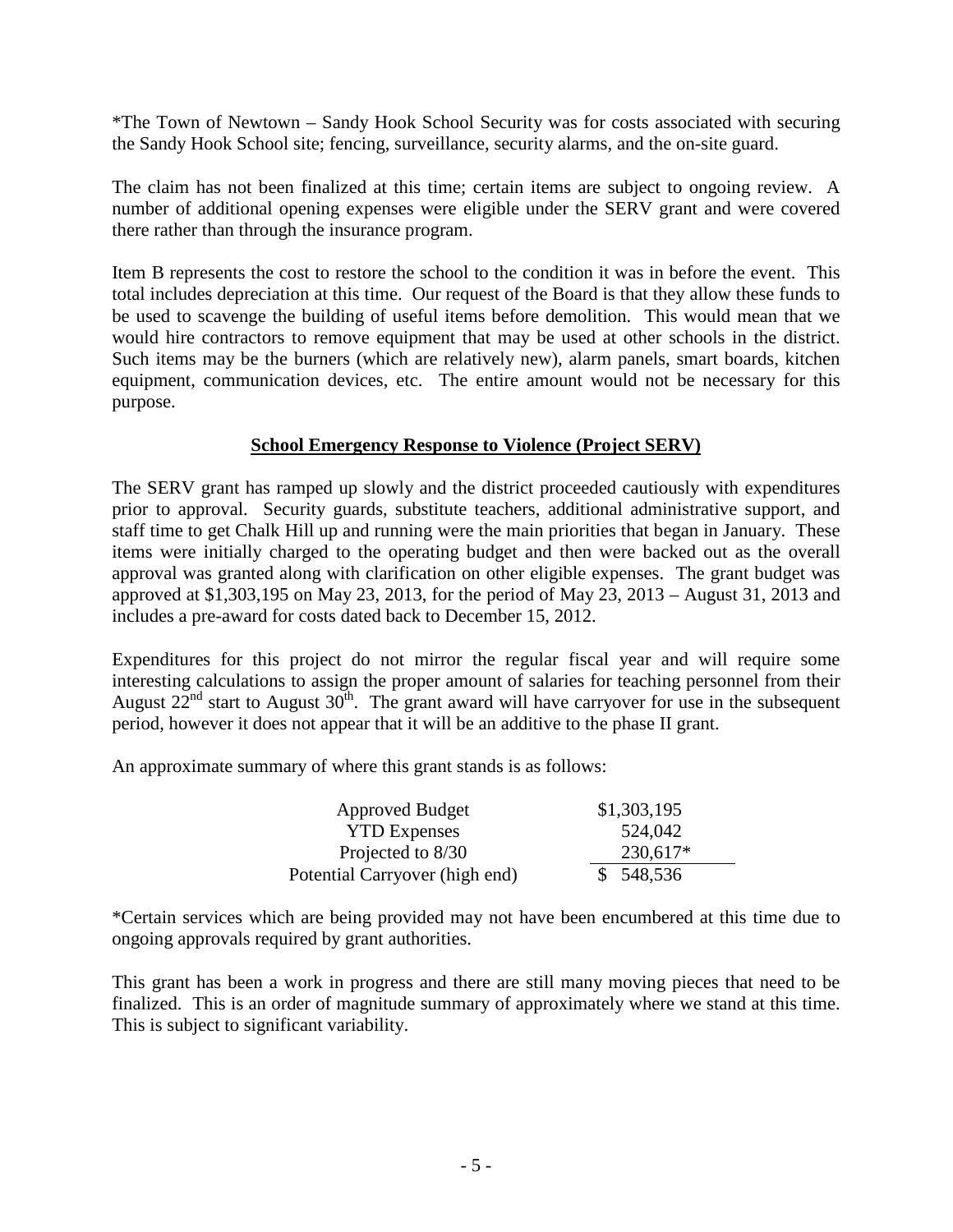All accounts were reviewed and purchases scrutinized on a continuing basis to assure a positive financial position. Newtown Public Schools achieved the results expected by the Board of Education while returning \$6,035 to the Town from its operating budget. The events of 12/14, the ensuing property claim, SERV grant, and DOJ application made this year quite complicated because immediate needs were expended from the operating budget and dealt with after the fact.

Following the fees portion of the monthly report is a schedule of the excess cost distribution.

All these items are unaudited and subject to change.

Ronald J. Bienkowski Director of Business August 16, 2013

Providing current financial information to the Board of Education is essential in order to remain within the allotted budget while maintaining a financial spending plan that meets the mission and goals of Newtown Board of Education. The fiscal year ended within the allotted budget and has been able to make overall improvements.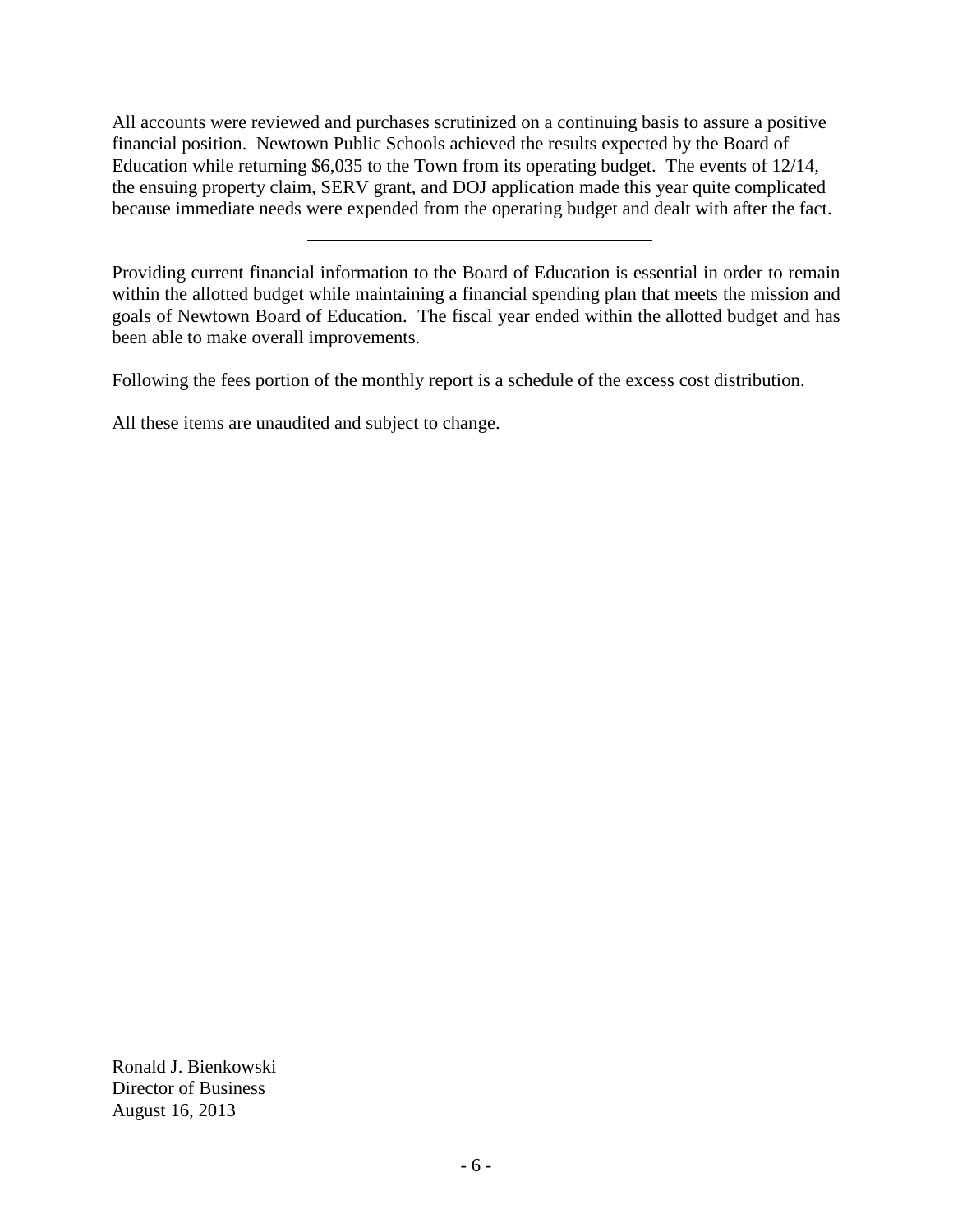## **TERMS AND DEFINITIONS**

The Newtown Board of Education's Monthly Financial Report provides summary financial information in the following areas:

- $\bullet$  Object Code a service or commodity obtained as the result of a specific expenditure defined by eight categories: Salaries, Employee Benefits, Professional Services, Purchased Property Services, Other Purchased Services, Supplies, Property, and Miscellaneous.
- Expense Category further defines the type of expense by Object Code
- Approved Budget indicates a town approved financial plan used by the school district to achieve its goals and objectives.
- **THE TRANSFER** identified specific cross object codes requiring adjustments to provide adequate funding for the fiscal period. This includes all transfers made to date.
- Current Transfers identifies the recommended cross object codes for current month action.
- **Current Budget** adjusts the Approved Budget calculating adjustments  $(+)$  or  $-)$  to the identified object codes.
- Year-To-Date Expended indicates the actual amount of cumulative expenditures processed by the school district through the month-end date indicated on the monthly budget summary report.
- Encumbered indicates approved financial obligations of the school district as a result of employee salary contracts, purchasing agreements, purchase orders, or other identified obligations not processed for payment by the date indicated on the monthly budget summary report.
- Balance calculates object code account balances subtracting expenditures and encumbrances from the current budget amount indicating accounts with unobligated balances or shortages.

The monthly budget summary report also provides financial information on the State of Connecticut grant reimbursement programs (Excess Cost Grant and Magnet Grant Transportation). These reimbursement grants/programs are used to supplement local school district budget programs as follows:

Excess Cost Grant – this State of Connecticut reimbursement grant is used to support local school districts for education costs of identified special education students whose annual education costs exceed local prior year per pupil expenditure by 4 ½. Students placed by the Department of Child and Family Services (DCF) are reimbursed after the school district has met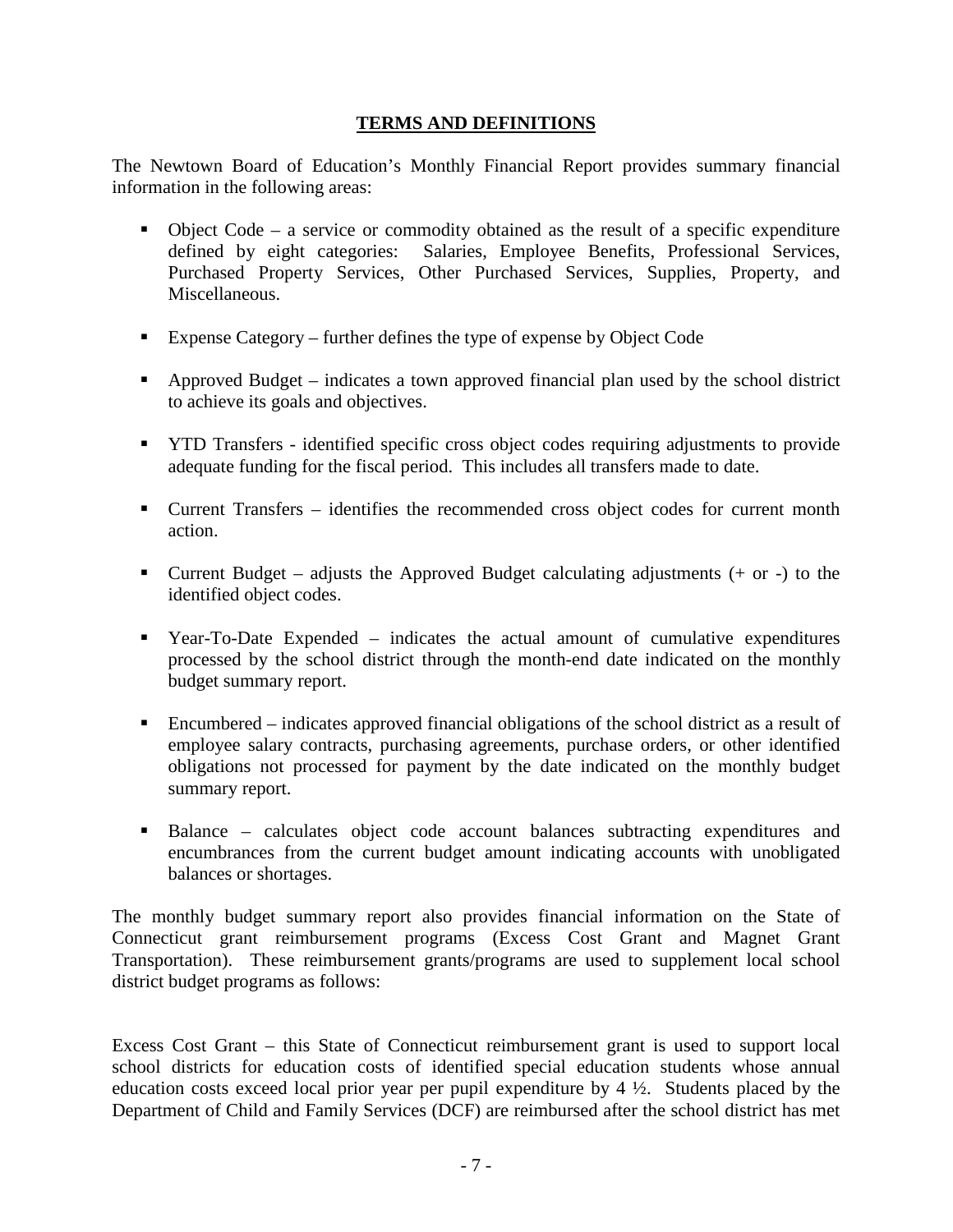the prior year's per pupil expenditure. School districts report these costs annually in December and March of each fiscal year. State of Connecticut grant calculations are determined by reimbursing eligible costs (60%-100%) based on the SDE grant allocation and all other town submittals. Current year receipts results from the state reporting done in December. We receive notice of what we are eligible for late in February or early April.

Magnet Transportation Grant – provides reimbursement of \$1,300 for local students attending approved magnet school programs. The actual grant is \$74,100 for this year.

The last portion of the monthly budget summary reports school generated revenue fees that are anticipated revenue to the Town of Newtown. Fees include:

- High school fees for three identified program with the highest amount of fees anticipated from the high school sports participation fees,
- Building related fees for the use of the high school pool facility, and
- $\blacksquare$  Miscellaneous fees

The receipts from these fees was \$322 more than budgeted.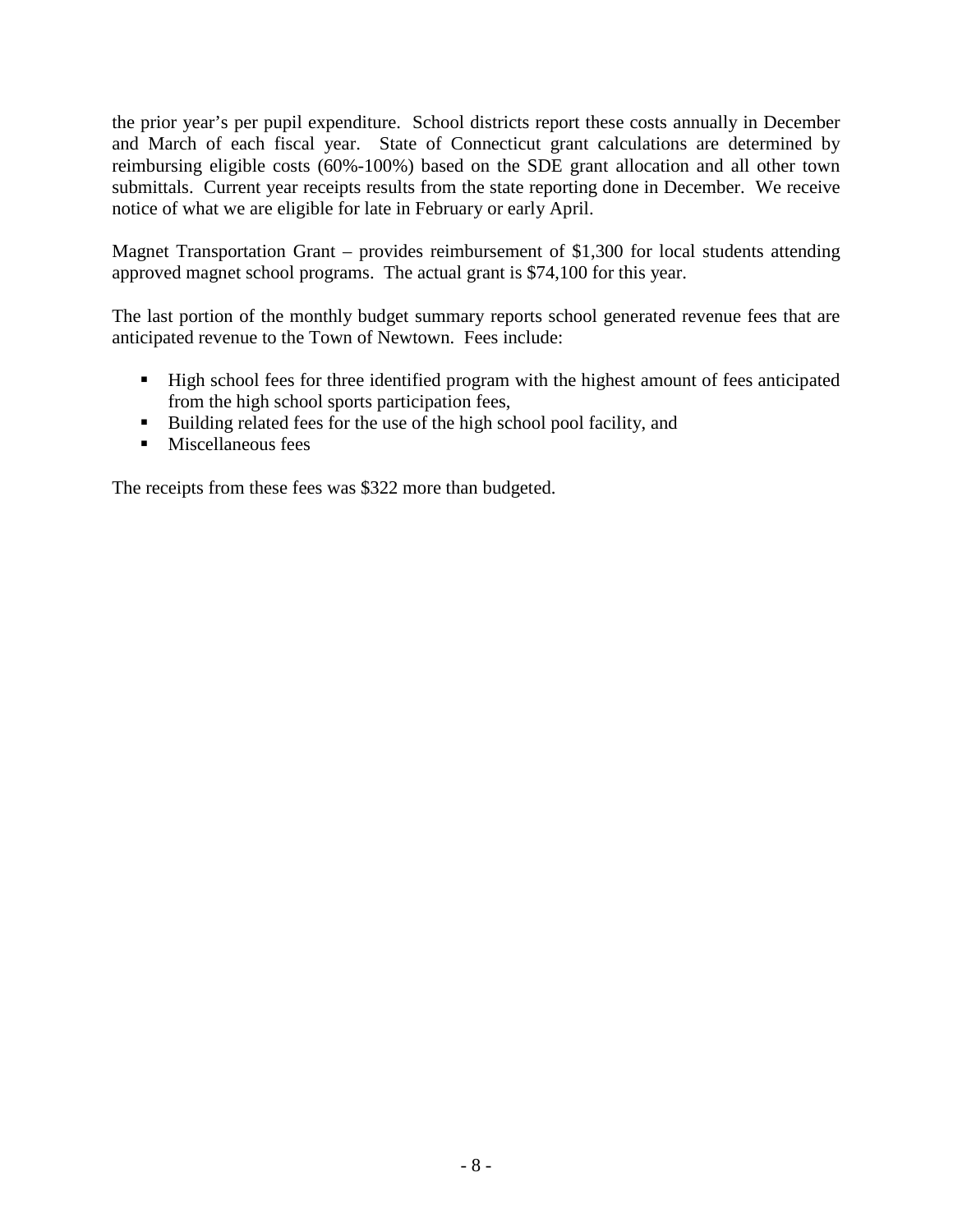## **NEWTOWN PUBLIC SCHOOLS GENERAL FUND EXPENDITURE AND REVENUE BALANCE**

The Board of Education should feel confident that the needs of the school system and unanticipated tuitions and professional expenses have been met as a result of carefully conducted discussions at public Board of Education meetings with sensitivity to the community and in compliance with all legal requirements and expectations.

The General Fund account history and school revenue balances over the last several years demonstrates that the Board of Education has managed to provide the required educational opportunities to the students of Newtown while operating within the budget appropriations approved it its citizens.

|          | Unexpended          | <b>Unliquidated Encumbrances</b> | School       |
|----------|---------------------|----------------------------------|--------------|
| Year-End | <b>Budget Funds</b> | From the Prior Year              | Revenues     |
|          |                     |                                  |              |
| 6/30/02  | \$23,322            | \$961                            | \$42,482     |
| 6/30/03  | \$32,962            | $\Omega$                         | (\$18,647)   |
| 6/30/04  | \$26,809            | \$4,723                          | (\$120, 145) |
| 6/30/05  | \$9,000             | \$15,387                         | \$130,634    |
| 6/30/06  | \$272,100           | \$27,911                         | \$134,370    |
| 6/30/07  | \$1,474             | \$18,751                         | \$117,800    |
| 6/30/08  | \$7,688             | \$1,233                          | \$15,485     |
| 6/30/09  | \$7,773             | \$432                            | \$51,263     |
| 6/30/10  | \$155,762           | \$12,696                         | (\$88,921)   |
| 6/30/11  | \$58,670            | \$74,159                         | \$8,659      |
| 6/30/12  | \$38,167            | \$33,959                         | \$101,024    |
| 6/30/13  | \$6,035             | \$222                            | \$51,767     |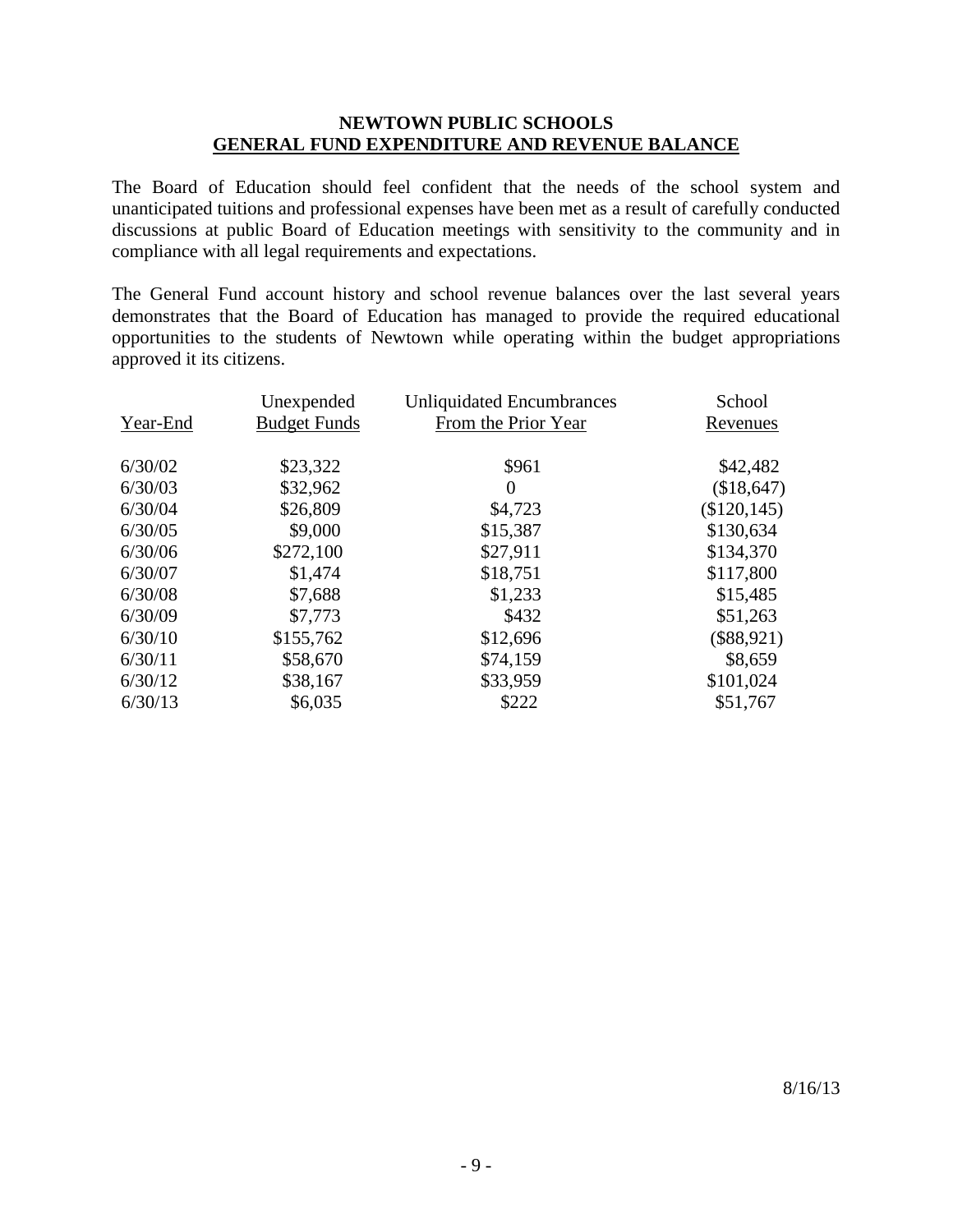#### BUDGET SUMMARY REPORT

| <b>OBJECT</b><br><b>CODE</b> | <b>EXPENSE CATEGORY</b>                                   | <b>EXPENDED</b><br>$2011 - 2012$ |               | <b>APPROVED</b><br><b>BUDGET</b> | <b>YTD</b><br><b>TRANSFERS</b><br>$2012 - 2013$ |        | <b>CURRENT</b><br><b>TRANSFERS</b> |        | <b>CURRENT</b><br><b>BUDGET</b> |                    | <b>YTD</b><br><b>EXPENDITURE</b> |               | <b>ENCUMBER</b> |        | <b>BALANCE</b> |
|------------------------------|-----------------------------------------------------------|----------------------------------|---------------|----------------------------------|-------------------------------------------------|--------|------------------------------------|--------|---------------------------------|--------------------|----------------------------------|---------------|-----------------|--------|----------------|
|                              | <b>GENERAL FUND BUDGET</b>                                |                                  |               |                                  |                                                 |        |                                    |        |                                 |                    |                                  |               |                 |        |                |
| 100                          | <b>SALARIES</b>                                           | \$42,849,552                     | <sup>\$</sup> | 44,136,246 \$ (311,411) \$       |                                                 |        |                                    |        | $(90,000)$ \$ 43,734,835 \$     |                    | 41,079,979                       | <sup>S</sup>  | 2,652,493 \$    |        | 2,363          |
| 200                          | <b>EMPLOYEE BENEFITS</b>                                  | \$10,386,515                     | \$            | 10,425,010 \$                    | $(25,000)$ \$                                   |        |                                    |        | $(57,000)$ \$ 10,343,010 \$     |                    | 10,268,184 \$                    |               | 73,680 \$       |        | 1,146          |
| 300                          | PROFESSIONAL SERVICES                                     | 839,913<br>\$                    | \$            | 732,105 \$                       | 237,938 \$                                      |        | $(83,000)$ \$                      |        | 887,043 \$                      |                    | 823,113 \$                       |               | 62,746 \$       |        | 1,184          |
| 400                          | <b>PURCHASED PROPERTY SERV.</b>                           | 1,920,448<br>$\mathbb{S}$        | \$            | 1,787,285 \$                     |                                                 |        | 4,800 \$ 365,000 \$                |        | 2,157,085 \$                    |                    | 1,692,933 \$                     |               | $463,762$ \$    |        | 390            |
| 500                          | <b>OTHER PURCHASED SERVICES</b>                           | 6,908,882<br>$\mathbb{S}^-$      | -S            | $6,299,500$ \$                   | 208,574 \$                                      |        | $19,000 \quad$ \$                  |        | 6,527,074 \$                    |                    | $6,288,220$ \$                   |               | 238,527 \$      |        | 327            |
| 600                          | <b>SUPPLIES</b>                                           | 4,540,810<br>$\mathbb{S}$        | -\$           | 4,701,512                        | \$(123,954) \$(148,900) \$                      |        |                                    |        | 4,428,658 \$                    |                    | 4,000,875 \$                     |               | 427,703 \$      |        | 79             |
| 700                          | <b>PROPERTY</b>                                           | \$<br>435,685                    | \$            | 209,375 \$                       |                                                 | $- S$  | $(2,900)$ \$                       |        | 206,475 \$                      |                    | 203,463 \$                       |               | $3,000$ \$      |        | 12             |
| 800                          | <b>MISCELLANEOUS</b>                                      | \$<br>59,336                     | - \$          | 64,761 \$                        | $9,053$ \$                                      |        | $(2,200)$ \$                       |        | 71,614 \$                       |                    | 71,081 \$                        |               |                 | $-$ \$ | 533            |
|                              | <b>TOTAL GENERAL FUND BUDGET</b>                          |                                  |               | 68, 355, 794 \$                  |                                                 | $-$ \$ |                                    |        | $-$ \$ 68,355,794 \$            |                    | 64,427,848 \$ 3,921,911 \$       |               |                 |        | 6,035          |
|                              |                                                           |                                  |               |                                  |                                                 |        |                                    |        |                                 |                    |                                  |               |                 |        |                |
|                              | <b>GRAND TOTAL</b>                                        | \$67,941,140                     | $\mathcal{S}$ | 68, 355, 794 \$                  | $-$ \$                                          |        |                                    |        | \$68,355,794                    | $\mathbf{\hat{S}}$ | 64,427,848                       | <sup>\$</sup> | 3,921,911 \$    |        | 6,035          |
|                              |                                                           |                                  |               |                                  |                                                 |        |                                    |        |                                 |                    |                                  |               |                 |        |                |
|                              | <b>Excess Cost Grant Reimbursement Offset</b>             | Budgeted \$                      |               | 1,252,159                        | 75.00%                                          |        |                                    |        | Received \$                     |                    | 1,260,449                        |               | 73.10%          |        |                |
|                              | Town Capital & Non-recurring Account (Tech & Projects) \$ |                                  |               | 200,000 \$                       | $-5$                                            |        |                                    | $-$ \$ | 200,000 \$                      |                    | 103,579 \$                       |               | 96,600 \$       |        | (179)          |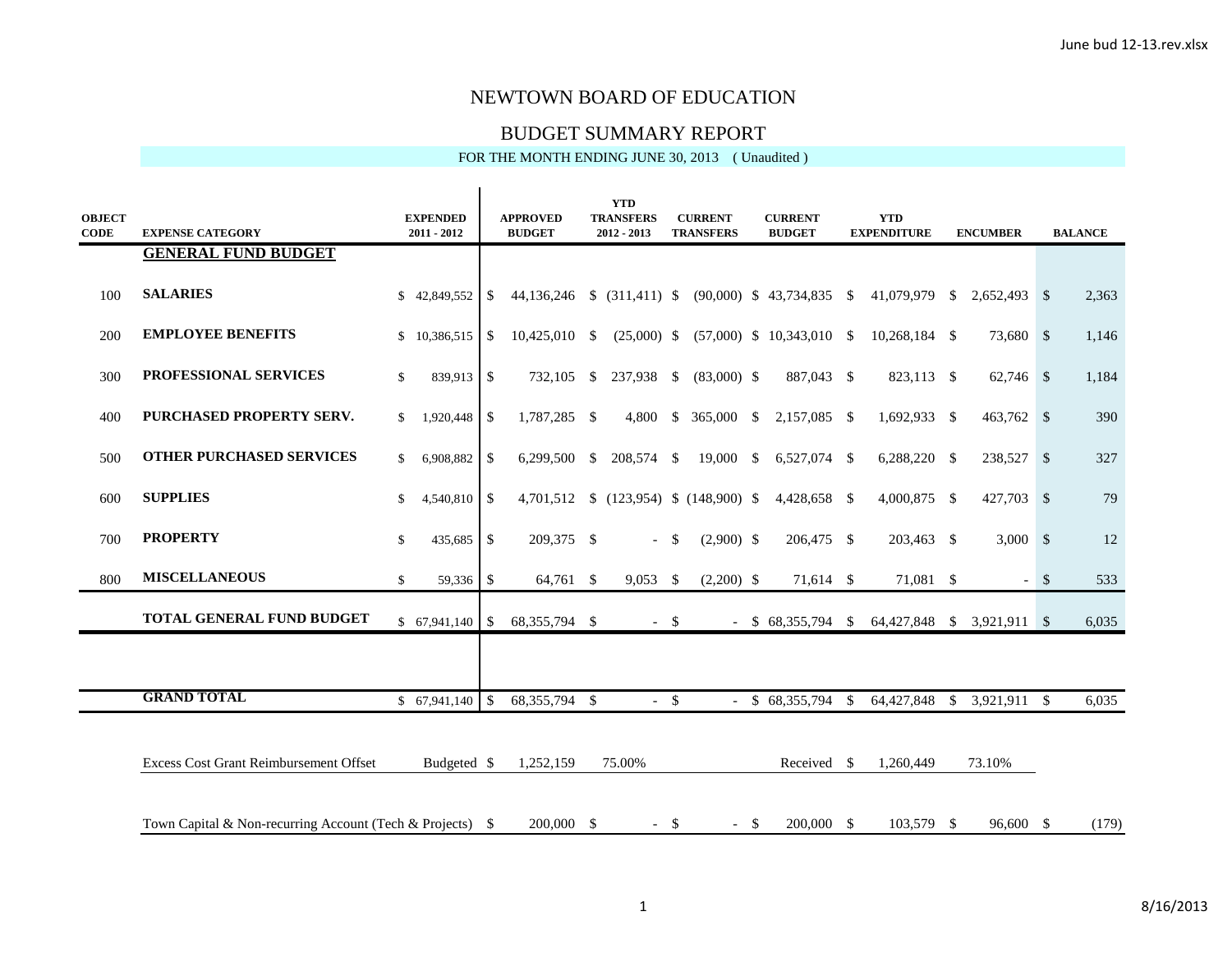#### BUDGET SUMMARY REPORT

| <b>OBJECT</b><br><b>CODE</b> | <b>EXPENSE CATEGORY</b>                |               | <b>EXPENDED</b><br>$2011 - 2012$ |               | <b>APPROVED</b><br><b>BUDGET</b> |     | <b>YTD</b><br><b>TRANSFERS</b><br>$2012 - 2013$ |                    | <b>CURRENT</b><br><b>TRANSFERS</b> |               | <b>CURRENT</b><br><b>BUDGET</b> |               | <b>YTD</b><br><b>EXPENDITURE</b> |               | <b>ENCUMBER</b> |               | <b>BALANCE</b> |
|------------------------------|----------------------------------------|---------------|----------------------------------|---------------|----------------------------------|-----|-------------------------------------------------|--------------------|------------------------------------|---------------|---------------------------------|---------------|----------------------------------|---------------|-----------------|---------------|----------------|
| 100                          | <b>SALARIES</b>                        |               |                                  |               |                                  |     |                                                 |                    |                                    |               |                                 |               |                                  |               |                 |               |                |
|                              | <b>Administrative Salaries</b>         | \$            | 2,841,719                        | \$            | 2,837,501                        | -\$ | 61,811                                          |                    |                                    | \$            | 2,899,312                       | \$            | 2,825,551                        | \$            | 79,559 \$       |               | (5,798)        |
|                              | Teachers & Specialists Salaries        | \$            | 29,587,529                       | \$            | 30,496,134                       | \$  | $(310, 104)$ \$                                 |                    |                                    |               | $(10,000)$ \$ 30,176,030        | <sup>\$</sup> | 27,794,323                       | <sup>\$</sup> | 2,379,991 \$    |               | 1,716          |
|                              | <b>Early Retirement</b>                | \$            | 16,000                           | l \$          | $16,000$ \$                      |     |                                                 |                    |                                    | \$            | 16,000                          | <sup>\$</sup> | $16,000$ \$                      |               |                 | \$            |                |
|                              | Continuing Ed./Summer School           | $\mathbb{S}$  | 72,611                           | l \$          | 81,787 \$                        |     | (6,200)                                         |                    |                                    | \$            | 75,587                          | <sup>\$</sup> | 71,583 \$                        |               | 2,800           | <sup>\$</sup> | 1.205          |
|                              | Homebound & Tutors Salaries            | \$            | 249.480                          | l \$          | 170,998 \$                       |     | 4.954                                           | -S                 | 70,000                             | <sup>\$</sup> | 245,952                         | <sup>\$</sup> | 244,063                          | - \$          | 5,461           | - \$          | (3,572)        |
|                              | <b>Certified Substitutes</b>           | $\mathbb{S}$  | 599.171                          | -S            | 586,650 \$                       |     | 31,065                                          | -\$                | $(28,000)$ \$                      |               | 589,715                         | -S            | 580.928 \$                       |               | $8,255$ \$      |               | 532            |
|                              | Coaching/Activities                    | $\mathbb{S}$  | 539,589                          | - \$          | 541,749 \$                       |     | $\overline{\phantom{a}}$                        | -\$                | $(1,800)$ \$                       |               | 539,949                         | <sup>\$</sup> | 534,475 \$                       |               | $\overline{a}$  | \$            | 5,475          |
|                              | Staff & Program Development            | $\mathbb{S}$  | 139,517                          | l \$          | 195,857                          | -\$ | $(50,000)$ \$                                   |                    | $(29,000)$ \$                      |               | 116,857                         | \$            | 94,284 \$                        |               | 22,084 \$       |               | 489            |
|                              | <b>CERTIFIED SALARIES</b>              |               | \$ 34,045,617                    | -\$           | 34,926,676                       |     | $$ (268,474)$ \\$                               |                    | 1,200                              |               | \$ 34,659,402                   | \$            | 32,161,206 \$                    |               | 2,498,150       | $\mathbb{S}$  | 46             |
|                              | Supervisors/Technology Salaries        | $\mathbb{S}$  | 600,021                          | $\mathcal{S}$ | 609,577 \$                       |     | 1,782                                           |                    |                                    | \$            | 611,359 \$                      |               | 605,040 \$                       |               | 7,232           | $\mathcal{S}$ | (913)          |
|                              | Clerical & Secretarial salaries        | \$            | 1.954.405                        | -S            | 1.942.502 \$                     |     | 4,168                                           | $\mathcal{S}$      | $(30,200)$ \$                      |               | 1,916,470                       | <sup>\$</sup> | 1.874.104                        | - \$          | 39,048          | <sup>\$</sup> | 3,317          |
|                              | <b>Educational Assistants</b>          | \$            | 1,733,935                        | - \$          | 1,824,359 \$                     |     | $\overline{\phantom{a}}$                        | <sup>\$</sup>      | $(40,000)$ \$                      |               | 1,784,359                       | -S            | 1,780,936 \$                     |               | 2,396           | - \$          | 1,027          |
|                              | Nurses & Medical advisors              | $\mathcal{S}$ | 580,246                          | l \$          | 680,221 \$                       |     | $\overline{\phantom{a}}$                        | -\$                | $(10,000)$ \$                      |               | 670,221                         | $\mathcal{S}$ | 632,763 \$                       |               | 32,771 \$       |               | 4,687          |
|                              | Custodial & Maint Salaries             | \$            | 2,686,968                        | - \$          | 2,822,289                        | -\$ | $(30,000)$ \$                                   |                    | $(30,000)$ \$                      |               | 2,762,289                       | \$            | 2,703,377 \$                     |               | 56,036 \$       |               | 2,875          |
|                              | <b>Bus Drivers salaries</b>            | $\$$          |                                  | $\mathcal{S}$ | $\overline{\phantom{a}}$         | -\$ |                                                 |                    |                                    | \$            | $\overline{a}$                  | \$            | $\overline{a}$                   | <sup>\$</sup> |                 | \$            |                |
|                              | Career/Job salaries                    | \$            | 101,389                          | \$            | 101,256 \$                       |     | 7,090                                           |                    |                                    | \$            | 108,346                         | - \$          | 109,211                          | -S            | $\overline{a}$  | \$            | (865)          |
|                              | <b>Special Education Svcs Salaries</b> | \$            | 682.289                          | -S            | 760.852 \$                       |     | $(38.066)$ \$                                   |                    | $(60,000)$ \$                      |               | 662,786                         | - \$          | 650.393 \$                       |               | $9,102$ \$      |               | 3,291          |
|                              | Attendance & Security Salaries         | \$            | 140,940                          | - \$          | 146,750 \$                       |     | 2,089                                           | $\mathbf{\hat{S}}$ | 59,000 \$                          |               | 207,839                         | <sup>\$</sup> | 206,862 \$                       |               | $1,080$ \$      |               | (103)          |
|                              | Extra Work - Non-Cert                  | $\mathbb{S}$  | 71,886                           | l \$          | 68,401 \$                        |     |                                                 |                    |                                    | \$            | 68,401                          | - \$          | 73,783 \$                        |               | 2,473           | -S            | (7, 855)       |
|                              | Custodial & Maint. Overtime            | $\mathbb{S}$  | 210,183                          | l \$          | 210,363 \$                       |     | 10,000                                          | -S                 | 20,000                             | $\mathcal{S}$ | 240,363                         | <sup>\$</sup> | 239,890 \$                       |               | 2,562           | - \$          | (2,089)        |
|                              | Civic activities/Park & Rec            | \$            | 41,673                           | l \$          | 43,000 \$                        |     |                                                 |                    |                                    | \$            | 43,000                          | <sup>\$</sup> | 42,413 \$                        |               | $1,642$ \$      |               | (1,055)        |
|                              | NON-CERTIFIED SALARIES                 | \$            | 8,803,935                        | -\$           | 9,209,570                        | \$  | (42, 937)                                       | -\$                | (91,200)                           | \$            | 9,075,433                       | \$            | 8,918,773                        | -\$           | 154,343         | - \$          | 2,318          |
|                              | <b>SUBTOTAL SALARIES</b>               |               |                                  |               | 44,136,246                       | \$  | $(311, 411)$ \$                                 |                    |                                    |               | $(90,000)$ \$ 43,734,835        | \$            | 41,079,979                       | \$            | 2,652,493       | \$            | 2,363          |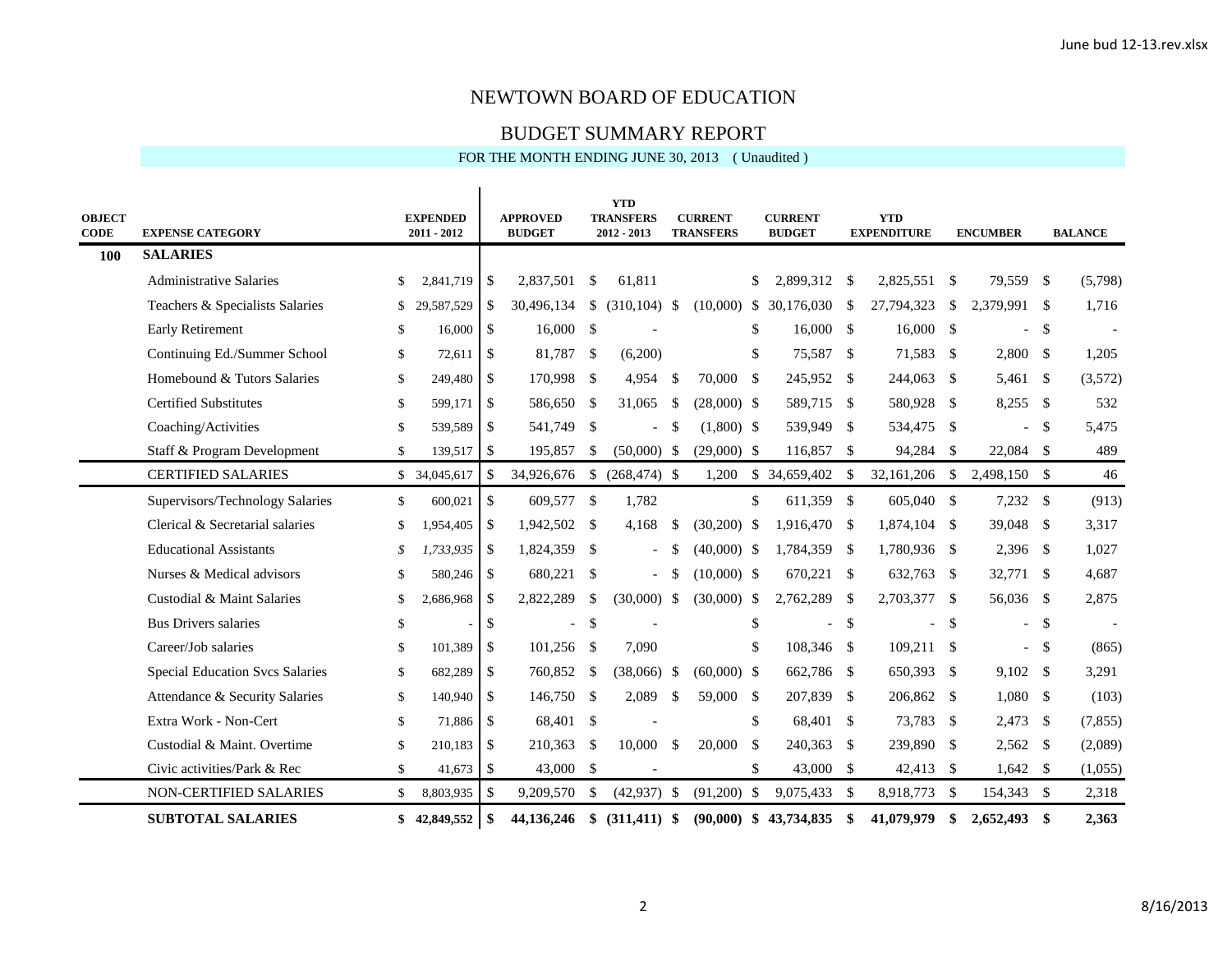#### BUDGET SUMMARY REPORT

| <b>OBJECT</b><br><b>CODE</b> | <b>EXPENSE CATEGORY</b>                                                                |          | <b>EXPENDED</b><br>$2011 - 2012$ |                           | <b>APPROVED</b><br><b>BUDGET</b> |                     | <b>YTD</b><br><b>TRANSFERS</b><br>$2012 - 2013$ |               | <b>CURRENT</b><br><b>TRANSFERS</b> |      | <b>CURRENT</b><br><b>BUDGET</b> |      | <b>YTD</b><br><b>EXPENDITURE</b> |               | <b>ENCUMBER</b>          |               | <b>BALANCE</b> |
|------------------------------|----------------------------------------------------------------------------------------|----------|----------------------------------|---------------------------|----------------------------------|---------------------|-------------------------------------------------|---------------|------------------------------------|------|---------------------------------|------|----------------------------------|---------------|--------------------------|---------------|----------------|
| 200                          | <b>EMPLOYEE BENEFITS</b>                                                               |          |                                  |                           |                                  |                     |                                                 |               |                                    |      |                                 |      |                                  |               |                          |               |                |
|                              | Medical & Dental Expenses                                                              | \$       | 8,039,444                        | -\$                       | 7,933,343                        | \$                  | (15,000)                                        |               |                                    | \$   | 7,918,343                       | -\$  | 7,918,031                        | <sup>\$</sup> | 699                      | - \$          | (387)          |
|                              | Life Insurance                                                                         | \$       | 82,766                           | -\$                       | 84,270 \$                        |                     |                                                 |               |                                    | \$   | 84,270                          | - \$ | 83,605                           | -S            | $\overline{a}$           | - \$          | 665            |
|                              | FICA & Medicare                                                                        | \$       | 1,257,494                        | \$                        | 1,357,597 \$                     |                     | $\blacksquare$                                  | <sup>\$</sup> | $(51,000)$ \$                      |      | 1,306,597                       | -S   | 1,250,642                        | <sup>S</sup>  | 55,211 \$                |               | 744            |
|                              | Pensions                                                                               | \$       | 439,834                          | -\$                       | 475,318 \$                       |                     | $\sim$                                          | -S            | 12,000                             | - \$ | 487,318                         | - \$ | 487,540 \$                       |               | $\overline{a}$           | -S            | (222)          |
|                              | Unemployment & Employee Assist.                                                        | \$       | 120,616                          | -\$                       | 128,120                          | \$                  | $(34,000)$ \$                                   |               | $(18,000)$ \$                      |      | 76,120                          | - \$ | 58,311                           | <sup>S</sup>  | 17,770 \$                |               | 39             |
|                              | <b>Workers Compensation</b>                                                            | \$       | 446,361                          | \$                        | 446,362 \$                       |                     | 24,000                                          |               |                                    | \$   | 470,362 \$                      |      | 470,055 \$                       |               | $\overline{\phantom{a}}$ | - \$          | 307            |
|                              | <b>SUBTOTAL EMPLOYEE BENEFITS</b>                                                      |          | \$10,386,515                     | SS.                       | 10,425,010                       | -\$                 | $(25,000)$ \$                                   |               |                                    |      | $(57,000)$ \$ 10,343,010        | SS.  | 10,268,184                       | \$            | 73,680 \$                |               | 1,146          |
| 300                          | PROFESSIONAL SERVICES<br><b>Professional Services</b><br>Professional Educational Ser. | \$<br>\$ | 634,759<br>205,154               | -\$<br>-\$                | 490.240<br>241,865               | $\mathbb{S}$<br>-\$ | 241,638<br>$(3,700)$ \$                         | - \$          | $(8,000)$ \$<br>$(75,000)$ \$      |      | 723,878 \$<br>163,165           | - \$ | 672,812 \$<br>150,301 \$         |               | 50,619 \$<br>$12,127$ \$ |               | 448<br>736     |
|                              | <b>SUBTOTAL PROFESSIONAL SVCS</b>                                                      | \$       | 839,913                          | \$                        | 732,105                          | \$                  | 237,938                                         | -\$           | $(83,000)$ \$                      |      | 887,043                         | \$   | 823,113                          | \$            | 62,746 \$                |               | 1,184          |
| 400                          | <b>PURCHASED PROPERTY SVCS</b>                                                         |          |                                  |                           |                                  |                     |                                                 |               |                                    |      |                                 |      |                                  |               |                          |               |                |
|                              | Buildings & Grounds Services                                                           | \$       | 651,996                          | -\$                       | 671,800 \$                       |                     |                                                 |               |                                    | \$   | 671,800 \$                      |      | 625,237                          | -S            | $40,625$ \$              |               | 5,938          |
|                              | Utility Services - Water & Sewer                                                       | \$       | 106,310                          | \$                        | 116,600 \$                       |                     |                                                 |               |                                    | \$   | 116,600 \$                      |      | 97,523 \$                        |               | 9,780 \$                 |               | 9,298          |
|                              | Building, Site & Emergency Repairs                                                     | \$       | 463,765                          | \$                        | 460,850 \$                       |                     |                                                 | \$.           | 71,000                             | -S   | 531,850                         | - \$ | 491,542                          | \$            | 42,429                   | -S            | (2,120)        |
|                              | <b>Equipment Repairs</b>                                                               | \$       | 213,556                          | -S                        | 252,403 \$                       |                     |                                                 |               |                                    | \$   | 252,403                         | -\$  | 178,508 \$                       |               | 73,723                   | <sup>\$</sup> | 172            |
|                              | Rentals - Building & Equipment                                                         | \$       | 274,884                          | \$                        | 285,632 \$                       |                     | 4,800                                           |               |                                    | \$   | 290,432                         | -\$  | 300,124 \$                       |               | 3,105                    | \$            | (12,797)       |
|                              | Building & Site Maintenance                                                            | \$       | 209,937                          | -\$                       | $\overline{\phantom{0}}$         | \$                  |                                                 | \$.           | 294,000                            | -S   | 294,000                         | -\$  | $\overline{\phantom{0}}$         | $\mathbb{S}$  | 294,100 \$               |               | (100)          |
|                              | <b>SUBTOTAL PUR. PROPERTY SER.</b>                                                     | \$       | 1.920.448                        | $\boldsymbol{\mathsf{s}}$ | 1,787,285                        | \$                  | 4,800                                           | \$            | 365,000                            | \$   | 2,157,085                       | -SS  | 1.692.933                        | \$            | 463,762 \$               |               | 390            |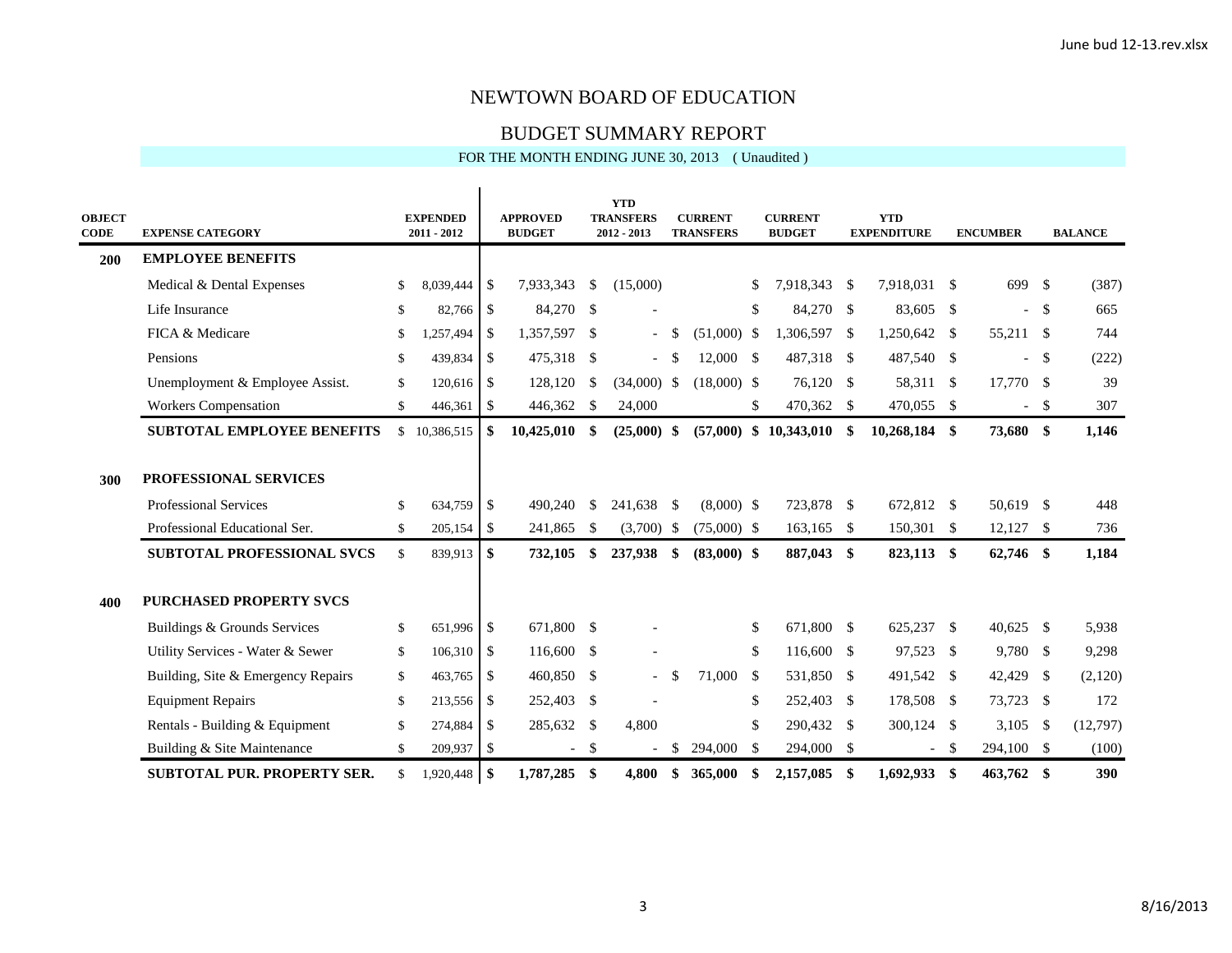#### BUDGET SUMMARY REPORT

| <b>OBJECT</b><br><b>CODE</b> | <b>EXPENSE CATEGORY</b>                | <b>EXPENDED</b><br>$2011 - 2012$ |      | <b>APPROVED</b><br><b>BUDGET</b> |               | <b>YTD</b><br><b>TRANSFERS</b><br>$2012 - 2013$ |                    | <b>CURRENT</b><br><b>TRANSFERS</b> |    | <b>CURRENT</b><br><b>BUDGET</b> |               | <b>YTD</b><br><b>EXPENDITURE</b> |      | <b>ENCUMBER</b> |      | <b>BALANCE</b> |
|------------------------------|----------------------------------------|----------------------------------|------|----------------------------------|---------------|-------------------------------------------------|--------------------|------------------------------------|----|---------------------------------|---------------|----------------------------------|------|-----------------|------|----------------|
| 500                          | <b>OTHER PURCHASED SERVICES</b>        |                                  |      |                                  |               |                                                 |                    |                                    |    |                                 |               |                                  |      |                 |      |                |
|                              | <b>Contracted Services</b>             | \$<br>374,023                    | - \$ | 408,667                          | <sup>\$</sup> | (8,940)                                         |                    |                                    | \$ | 399,727                         | \$            | 333,924 \$                       |      | 67,235          | \$   | (1, 432)       |
|                              | <b>Transportation Services</b>         | \$<br>4,443,994                  | -\$  | 3,819,431                        | $\mathbb{S}$  | $(155,000)$ \$                                  |                    | $(57,000)$ \$                      |    | 3,607,431                       | \$            | 3,491,125                        | -S   | 115,453         | -S   | 853            |
|                              | Insurance - Property & Liability       | \$<br>336,943                    | \$   | 291,066 \$                       |               |                                                 |                    |                                    | \$ | 291,066                         | \$            | 290,759 \$                       |      | 347             | -S   | (40)           |
|                              | Communications                         | \$<br>112,883                    | -\$  | 127,369 \$                       |               | $\equiv$                                        | $\mathbf{\hat{S}}$ | $(6,000)$ \$                       |    | 121,369                         | \$            | $120,914$ \$                     |      | 270             | -S   | 186            |
|                              | <b>Printing Services</b>               | \$<br>51,981                     | -\$  | 50,697                           | \$            | $(4,800)$ \$                                    |                    | $(13,000)$ \$                      |    | 32,897                          | \$            | 23,960 \$                        |      | 8,487           | -\$  | 450            |
|                              | Tuition - Out of District              | \$<br>1,364,044                  | -\$  | 1,392,548                        | <sup>\$</sup> | 379,000                                         | <sup>\$</sup>      | 126,000                            | S. | 1.897.548                       | -S            | 1,855,261                        | - \$ | 42,060          | -S   | 227            |
|                              | Student Travel & Staff Mileage         | \$<br>225,014                    | -\$  | 209,722 \$                       |               | $(1,686)$ \$                                    |                    | $(31,000)$ \$                      |    | 177,036                         | \$            | 172,279 \$                       |      | 4,675           | -S   | 82             |
|                              | <b>SUBTOTAL OTHER PURCHASED SEI \$</b> | 6,908,882                        | -\$  | 6,299,500                        | \$            | 208,574 \$                                      |                    | 19,000                             | \$ | 6,527,074                       | \$            | $6,288,220$ \$                   |      | 238,527         | \$   | 327            |
| 600                          | <b>SUPPLIES</b>                        |                                  |      |                                  |               |                                                 |                    |                                    |    |                                 |               |                                  |      |                 |      |                |
|                              | Instructional & Library Supplies       | \$<br>991,852                    | -\$  | $1,002,246$ \$                   |               | 5,046                                           | -S                 | $(73,000)$ \$                      |    | 934,292                         | <sup>\$</sup> | 875,919 \$                       |      | 58,188 \$       |      | 185            |
|                              | Software, Medical & Office Sup.        | \$<br>231,715                    | - \$ | 165,988 \$                       |               | $\overline{\phantom{a}}$                        | <sup>\$</sup>      | $(21,000)$ \$                      |    | 144,988                         | \$            | $106,141$ \$                     |      | 38,395          | -S   | 452            |
|                              | <b>Plant Supplies</b>                  | \$<br>361,207                    | -\$  | 361,100                          | \$            | $(20,000)$ \$                                   |                    | $(2,900)$ \$                       |    | 338,200                         | \$            | 304,355 \$                       |      | 33,564          | - \$ | 281            |
|                              | Electric                               | \$<br>1,371,748                  | -\$  | 1,442,763                        | -\$           | $(59,000)$ \$                                   |                    | $(26,000)$ \$                      |    | 1,357,763                       | \$            | 1,237,338 \$                     |      | 119,983         | -S   | 442            |
|                              | Propane & Natural Gas                  | \$<br>311,240                    | -\$  | 358,287                          | <sup>\$</sup> | $(50,000)$ \$                                   |                    | $(16,000)$ \$                      |    | 292,287                         | \$            | 282,138 \$                       |      | 9,784           | -\$  | 364            |
|                              | Fuel Oil                               | \$<br>557,923                    | -\$  | 617,123 \$                       |               |                                                 |                    |                                    | \$ | 617,123                         | \$            | 532,585 \$                       |      | 87,380          | -\$  | (2, 842)       |
|                              | Fuel For Vehicles & Equip.             | \$<br>480,240                    | -\$  | 565,019 \$                       |               |                                                 | \$.                | $(10,000)$ \$                      |    | 555,019                         | \$            | 554,631 \$                       |      |                 | \$   | 388            |
|                              | <b>Textbooks</b>                       | \$<br>234,884                    | - \$ | 188,986 \$                       |               |                                                 |                    |                                    | \$ | 188,986 \$                      |               | $107,768$ \$                     |      | 80,410          | - \$ | 808            |
|                              | <b>SUBTOTAL SUPPLIES</b>               | \$<br>4,540,810                  | \$   | 4,701,512                        |               | $$$ (123,954) $$$ (148,900) $$$                 |                    |                                    |    | 4,428,658                       | SS.           | 4,000,875                        | - \$ | 427,703         | \$   | 79             |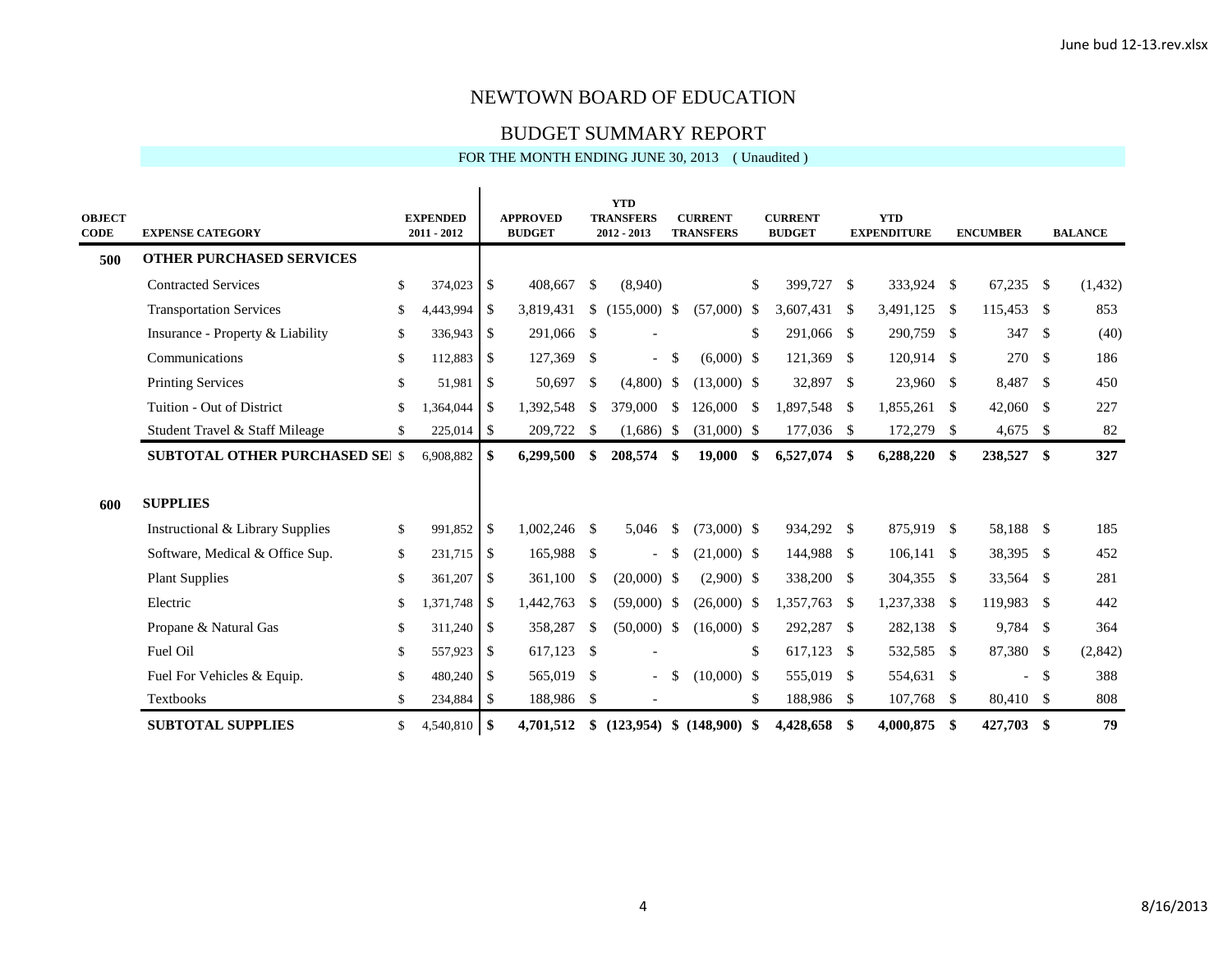#### BUDGET SUMMARY REPORT

| <b>OBJECT</b><br><b>CODE</b> | <b>EXPENSE CATEGORY</b>       | <b>EXPENDED</b><br>$2011 - 2012$ |     | <b>APPROVED</b><br><b>BUDGET</b> |      | <b>YTD</b><br><b>TRANSFERS</b><br>2012 - 2013 |              | <b>CURRENT</b><br><b>TRANSFERS</b> |    | <b>CURRENT</b><br><b>BUDGET</b> | <b>YTD</b><br><b>EXPENDITURE</b> | <b>ENCUMBER</b> |        | <b>BALANCE</b> |
|------------------------------|-------------------------------|----------------------------------|-----|----------------------------------|------|-----------------------------------------------|--------------|------------------------------------|----|---------------------------------|----------------------------------|-----------------|--------|----------------|
| 700                          | <b>PROPERTY</b>               |                                  |     |                                  |      |                                               |              |                                    |    |                                 |                                  |                 |        |                |
|                              | Capital Improvements (Sewers) | \$<br>124,177                    | \$  | 124,177 \$                       |      |                                               |              |                                    | \$ | $124,177$ \$                    | $124,177$ \$                     |                 | $-$ \$ | $\overline{0}$ |
|                              | <b>Technology Equipment</b>   | \$<br>264,535                    | -S  | 51,602 \$                        |      |                                               |              |                                    | \$ | 51,602 \$                       | 51,953 \$                        |                 | $-$ \$ | (351)          |
|                              | Other Equipment               | \$<br>46,973                     | -\$ | 33,596 \$                        |      | $\overline{\phantom{a}}$                      | \$           | $(2,900)$ \$                       |    | $30,696$ \$                     | 27,333 \$                        | $3,000$ \$      |        | 363            |
|                              | <b>SUBTOTAL PROPERTY</b>      | \$<br>435,685                    | -\$ | 209,375 \$                       |      | $\sim$                                        | \$           | $(2,900)$ \$                       |    | 206,475 \$                      | $203,463$ \$                     | $3,000$ \$      |        | 12             |
| 800                          | <b>MISCELLANEOUS</b>          |                                  |     |                                  |      |                                               |              |                                    |    |                                 |                                  |                 |        |                |
|                              | Memberships                   | \$                               |     | 64,761 \$                        |      | 9,053                                         | <sup>S</sup> | $(2,200)$ \$                       |    | 71,614 \$                       | 71,081 \$                        | $\sim$          | - \$   | 533            |
|                              | <b>SUBTOTAL MISCELLANEOUS</b> | \$<br>$59,336$ \$                |     | 64,761 \$                        |      | 9,053                                         | - \$         | $(2,200)$ \$                       |    | 71,614 \$                       | 71,081 \$                        |                 | $-$ \$ | 533            |
|                              | <b>TOTAL LOCAL BUDGET</b>     | \$67,941,140                     | -S  | 68,355,794                       | - \$ | $\sim$                                        | - \$         | $\sim$ 10 $\pm$                    | -S | 68,355,794                      | 64,427,848                       | \$<br>3,921,911 | -8     | 6,035          |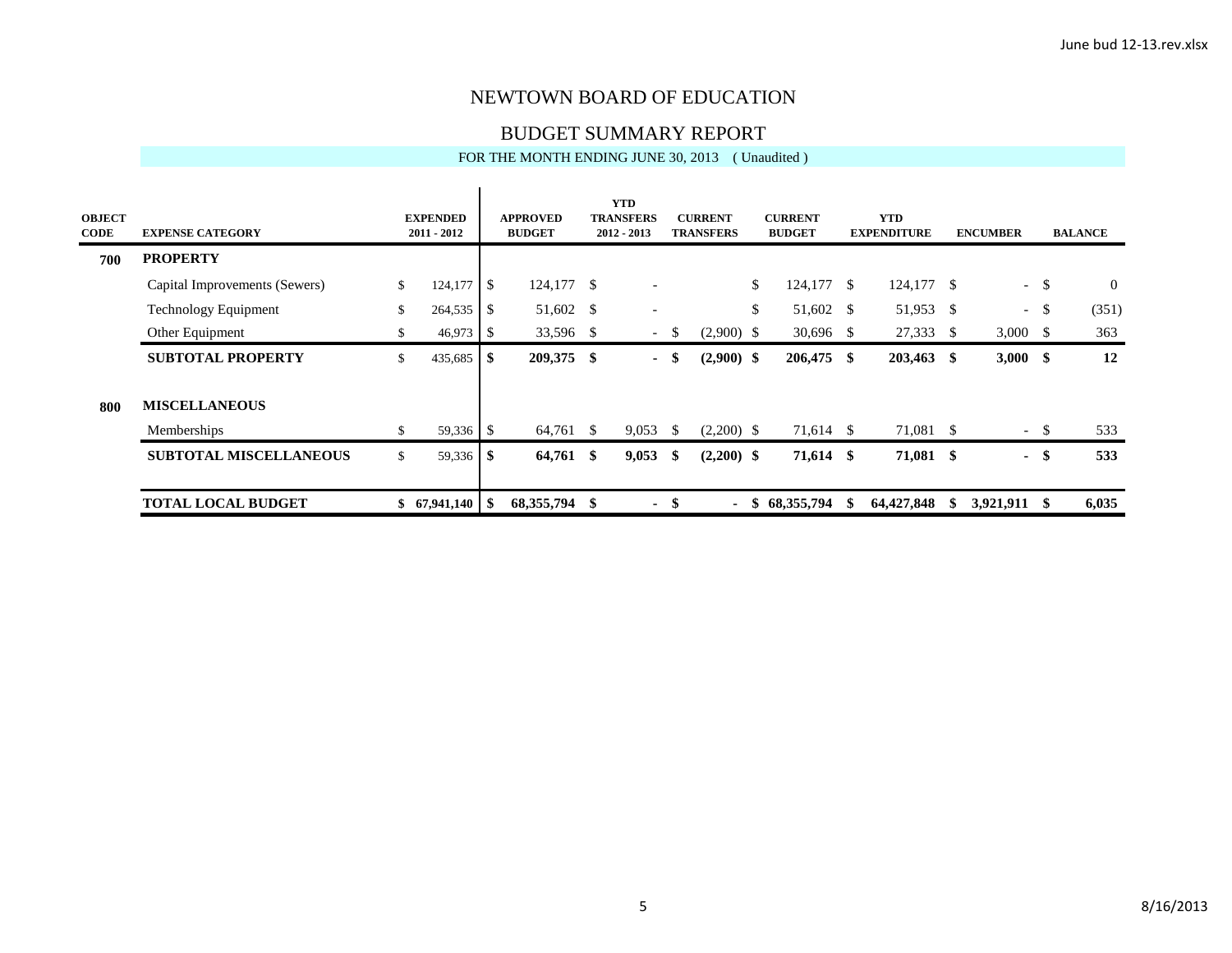# BUDGET SUMMARY REPORT FOR THE MONTH ENDING JUNE 30, 2013 (Unaudited)

|                    |                         |                     |               | VTD                |                  |                |                    |                 |                |
|--------------------|-------------------------|---------------------|---------------|--------------------|------------------|----------------|--------------------|-----------------|----------------|
| <b>OBJECT</b><br>. |                         | <b>EXPENDED</b>     | APPROVED      | <b>TRANSFERS</b>   | <b>CURRENT</b>   | <b>CURRENT</b> | YTD                |                 |                |
| <b>CODE</b>        | <b>EXPENSE CATEGORY</b> | $-2012$<br>$2011 -$ | <b>BUDGET</b> | - 2013<br>$2012 -$ | <b>TRANSFERS</b> | <b>BUDGET</b>  | <b>EXPENDITURE</b> | <b>ENCUMBER</b> | <b>BALANCE</b> |

|                                    |                 | 2012-13         |                 |                |                 |
|------------------------------------|-----------------|-----------------|-----------------|----------------|-----------------|
|                                    | <b>RECEIVED</b> | <b>APPROVED</b> |                 |                | $\frac{0}{0}$   |
| <b>SCHOOL GENERATED FEES</b>       | $2011 - 2012$   | <b>BUDGET</b>   | <b>RECEIVED</b> | <b>BALANCE</b> | <b>RECEIVED</b> |
|                                    |                 |                 |                 |                |                 |
| <b>HIGH SCHOOL FEES</b>            |                 |                 |                 |                |                 |
| NURTURY PROGRAM                    | \$8,000         | \$8,000         | \$8,000.00      | \$0.00         | 100.00%         |
| <b>PARKING PERMITS</b>             | \$20,000        | \$20,000        | \$20,000.00     | \$0.00         | 100.00%         |
| PAY FOR PARTICIPATION IN SPORTS    | \$84,800        | \$84,800        | \$84,800.00     | \$0.00         | 100.00%         |
|                                    | \$112,800       | \$112,800       | \$112,800.00    | \$0.00         | 100.00%         |
|                                    |                 |                 |                 |                |                 |
| <b>BUILDING RELATED FEES</b>       |                 |                 |                 |                |                 |
| <b>ENERGY - ELECTRICITY</b>        | \$626           | \$313           | \$0.00          | \$313.00       | $0.00\%$        |
| HIGH SCHOOL POOL - OUTSIDE USAGI   | \$400           | \$500           | \$1,100.00      | $(\$600.00)$   | 220.00%         |
|                                    | \$1,026         | \$813           | \$1,100.00      | (\$287.00)     | 135.30%         |
|                                    |                 |                 |                 |                |                 |
| <b>MISCELLANEOUS FEES</b>          | \$77            | \$150           | \$86.50         | \$63.50        | 57.67%          |
|                                    |                 |                 |                 |                |                 |
| <b>TOTAL SCHOOL GENERATED FEES</b> | \$113,903       | \$113,763       | \$113,986.50    | $(\$223.50)$   | 100.20%         |